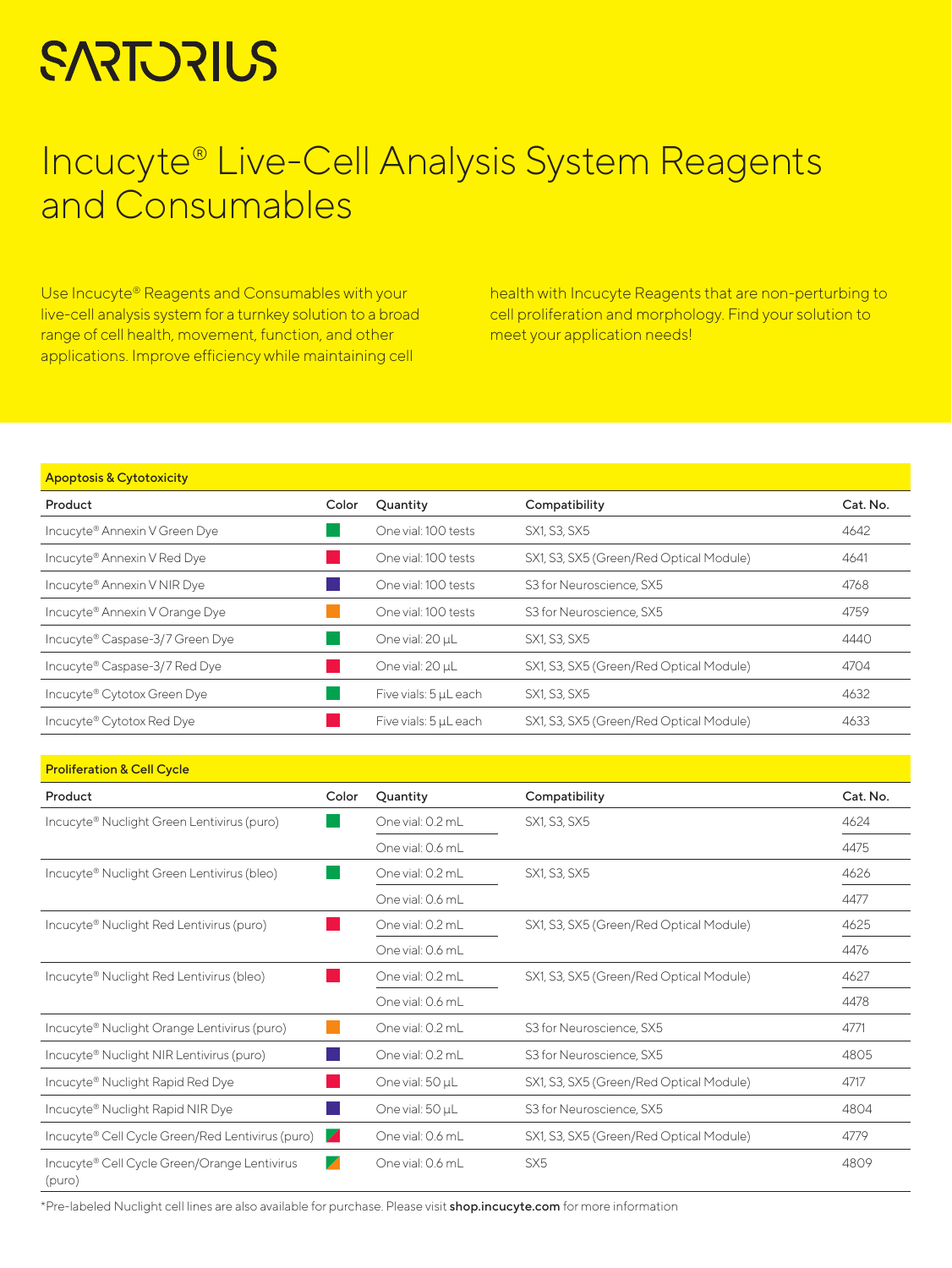| <b>Spheroid</b>                             |       |                  |                                         |          |
|---------------------------------------------|-------|------------------|-----------------------------------------|----------|
| Product                                     | Color | Ouantity         | Compatibility                           | Cat. No. |
| Incucyte® Cytolight Green Lentivirus (puro) |       | One vial: 0.6 mL | SX1, S3, SX5                            | 4481     |
| Incucyte® Cytolight Red Lentivirus (puro)   |       | One vial: 0.6 mL | SX1, S3, SX5 (Green/Red Optical Module) | 4482     |

| <b>Immune Cell Killing, Activation &amp; Proliferation</b> |       |                           |                                                                     |          |
|------------------------------------------------------------|-------|---------------------------|---------------------------------------------------------------------|----------|
| Product                                                    | Color | Quantity                  | Compatibility                                                       | Cat. No. |
| Incucyte® Annexin V Green Dye                              |       | One vial: 100 tests       | SX1, S3, SX5                                                        | 4642     |
| Incucyte® Annexin V Red Dye                                |       | One vial: 100 tests       | SX1, S3, SX5 (Green/Red Optical Module)                             | 4641     |
| Incucyte® Annexin V NIR Dye                                |       | One vial: 100 tests       | S3 for Neuroscience, SX5                                            | 4768     |
| Incucyte® Annexin V Orange Dye                             |       | One vial: 100 tests       | S3 for Neuroscience, SX5                                            | 4759     |
| Incucyte® Caspase-3/7 Green Dye                            |       | One vial: 20 µL           | SX1, S3, SX5                                                        | 4440     |
| Incucyte® Caspase-3/7 Red Dye                              |       | One vial: 20 µL           | SX1, S3, SX5 (Green/Red Optical Module)                             | 4704     |
| Incucyte® Cytolight Rapid Green Dye                        |       | One vial: 100-1,000 tests | SX1, S3, SX5                                                        | 4705     |
| Incucyte <sup>®</sup> Cytolight Rapid Red Dye              |       | each                      | Five vials: 100-1,000 tests SX1, S3, SX5 (Green/Red Optical Module) | 4706     |

| <b>Scratch Wound Cell Migration &amp; Invasion</b> |  |  |
|----------------------------------------------------|--|--|

| Product                                        | Quantity    | Compatibility | Cat. No. |
|------------------------------------------------|-------------|---------------|----------|
| Incucyte <sup>®</sup> Imagelock 96-well Plates | 50 plates   | SX1, S3, SX5  | 4379     |
|                                                | 10 plates   |               | 4806     |
| Incucyte® 96-well Woundmaker Tool              | One wounder | SX1, S3, SX5  | 4563     |
| Incucyte® Cell Migration Bundle                | One kit     | SX1, S3, SX5  | 4493     |
| Incucyte® Cell Migration   Invasion Bundle     | One kit     | SX1, S3, SX5  | 4474     |
| Incucyte® Cell Invasion Accessories            | One kit     | SX1, S3, SX5  | 4444     |

| <b>Chemotaxis</b>                            |            |               |          |
|----------------------------------------------|------------|---------------|----------|
| Product                                      | Quantity   | Compatibility | Cat. No. |
| Incucyte® Clearview 96-well Plates           | 1 plate    | SX1, S3, SX5  | 4582     |
|                                              | 10 plates  |               | 4648     |
|                                              | 50 plates  |               | 4599     |
| Incucyte® Clearview 96-well Reservoir Plates | 10 plates  | SX1, S3, SX5  | 4600     |
|                                              | 100 plates |               | 4601     |

| <b>Immunocytochemistry</b>                                  |       |                 |               |          |
|-------------------------------------------------------------|-------|-----------------|---------------|----------|
| Product                                                     | Color | Quantity        | Compatibility | Cat. No. |
| Incucyte® Mouse IgG1 Fabfluor-488 Antibody<br>Labeling Dye  |       | One vial: 50 µg | SX1, S3, SX5  | 4745     |
| Incucyte® Mouse IgG2a Fabfluor-488 Antibody<br>Labeling Dye |       | One vial: 50 µg | SX1, S3, SX5  | 4743     |
| Incucyte® Mouse IgG2b Fabfluor-488 Antibody<br>Labeling Dye |       | One vial: 50 µg | SX1, S3, SX5  | 4744     |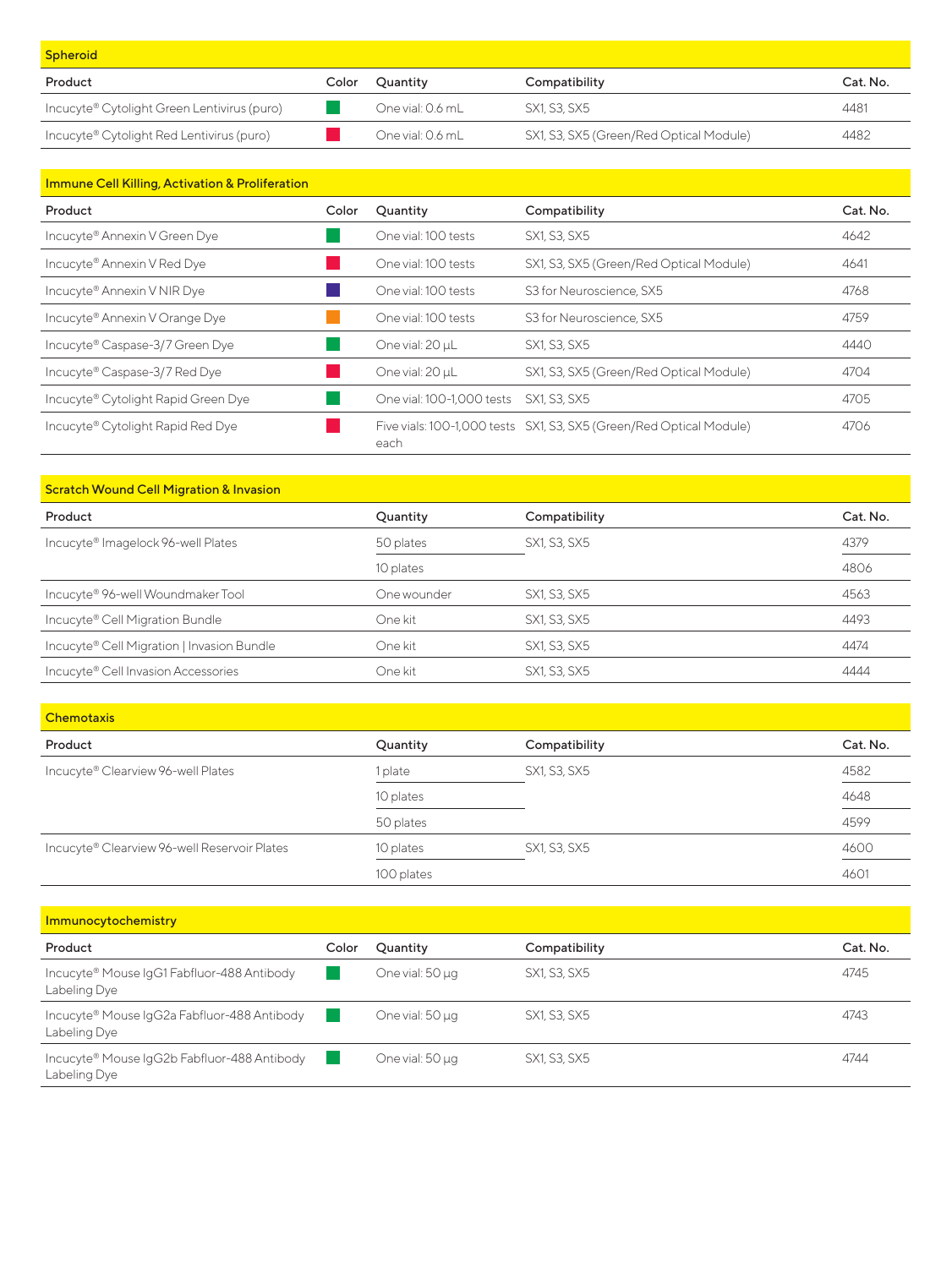| <b>Antibody Internalization</b>                                |       |                 |                                         |          |
|----------------------------------------------------------------|-------|-----------------|-----------------------------------------|----------|
| Product                                                        | Color | Quantity        | Compatibility                           | Cat. No. |
| Incucyte® Human Fabfluor-pH Red Antibody<br>Labeling Dye       |       | One vial: 50 µg | SX1, S3, SX5 (Green/Red Optical Module) | 4722     |
| Incucyte® Human Fabfluor-pH Orange Antibody<br>Labeling Dye    |       | One vial: 50 µg | S3 for Neuroscience, SX5                | 4812     |
| Incucyte® Mouse IgG1 Fabfluor-pH Red<br>Antibody Labeling Dye  |       | One vial: 50 µg | SX1, S3, SX5 (Green/Red Optical Module) | 4723     |
| Incucyte® Mouse IgG2a Fabfluor-pH Red<br>Antibody Labeling Dye |       | One vial: 50 µg | SX1, S3, SX5 (Green/Red Optical Module) | 4750     |
| Incucyte® Mouse IgG2b Fabfluor-pH Red<br>Antibody Labeling Dye |       | One vial: 50 µg | SX1, S3, SX5 (Green/Red Optical Module) | 4751     |
| Incucyte® Rat Fabfluor-pH Red Antibody<br>Labeling Dye         |       | One vial: 50 µg | SX1, S3, SX5 (Green/Red Optical Module) | 4737     |

| <b>NEW! Metabolism</b>                                                                                                                     |       |                 |                                       |          |
|--------------------------------------------------------------------------------------------------------------------------------------------|-------|-----------------|---------------------------------------|----------|
| Product                                                                                                                                    | Color | Quantity        | Compatibility                         | Cat. No. |
| Incucyte® CytoATP Lentivirus Reagent Kit<br>■ Incucyte® CytoATP Lentivirus<br>■ Incucyte® CytoATP Non-binding Control<br>Lentivirus (puro) |       | One kit         | SX5 (Metabolism)                      | 4772     |
| Incucyte® MMP Orange Reagent Kit<br>MMP Orange Reagent<br>$\blacksquare$ FCCP<br>■ Oligomcyin A                                            |       | One kit         | S3 for Neuroscience, SX5              | 4775     |
| Incucyte® Caspase-3/7 Orange Dye for<br>Metabolism                                                                                         |       | One vial: 20 µL | S3 for Neuroscience, SX5 (Metabolism) | 4776     |

| <b>Neuronal Activity</b>               |                  |                          |          |
|----------------------------------------|------------------|--------------------------|----------|
| Product                                | Ouantity         | Compatibility            | Cat. No. |
| Incucyte® Neuroburst Orange Lentivirus | One vial: 0.2 mL | S3 for Neuroscience, SX5 | 4736     |
| Incucyte® Neuroactive Orange Kit       | One kit          | S3 for Neuroscience, SX5 | 4761     |

| Neurite Outgrowth: Monoculture & Co-culture       |       |                                 |                                         |          |  |
|---------------------------------------------------|-------|---------------------------------|-----------------------------------------|----------|--|
| Product                                           | Color | Quantity                        | Compatibility                           | Cat. No. |  |
| Incucyte® Neurolight Red Lentivirus (Synapsin)    |       | Two vials: 0.45 mL each         | SX1, S3, SX5 (Green/Red Optical Module) | 4807     |  |
| Incucyte® Neurolight Orange Lentivirus (Synapsin) |       | Two vials: 0.45 mL each         | S3 for Neuroscience, SX5                | 4808     |  |
| Incucyte® Neuroprime Red Kit                      |       | One kit                         | SX1, S3, SX5 (Green/Red Optical Module) | 4585     |  |
| Incucyte® Neuroprime Orange Kit                   |       | One kit                         | S3 for Neuroscience, SX5                | 4760     |  |
| Incucyte® rCortical Neurons                       | n/a   | One vial: $2 \times 10^6$ cells | SX1, S3, SX5                            | 4753     |  |
| Incucyte® rAstrocytes                             | n/a   | One vial: $2 \times 10^6$ cells | SX1, S3, SX5                            | 4586     |  |